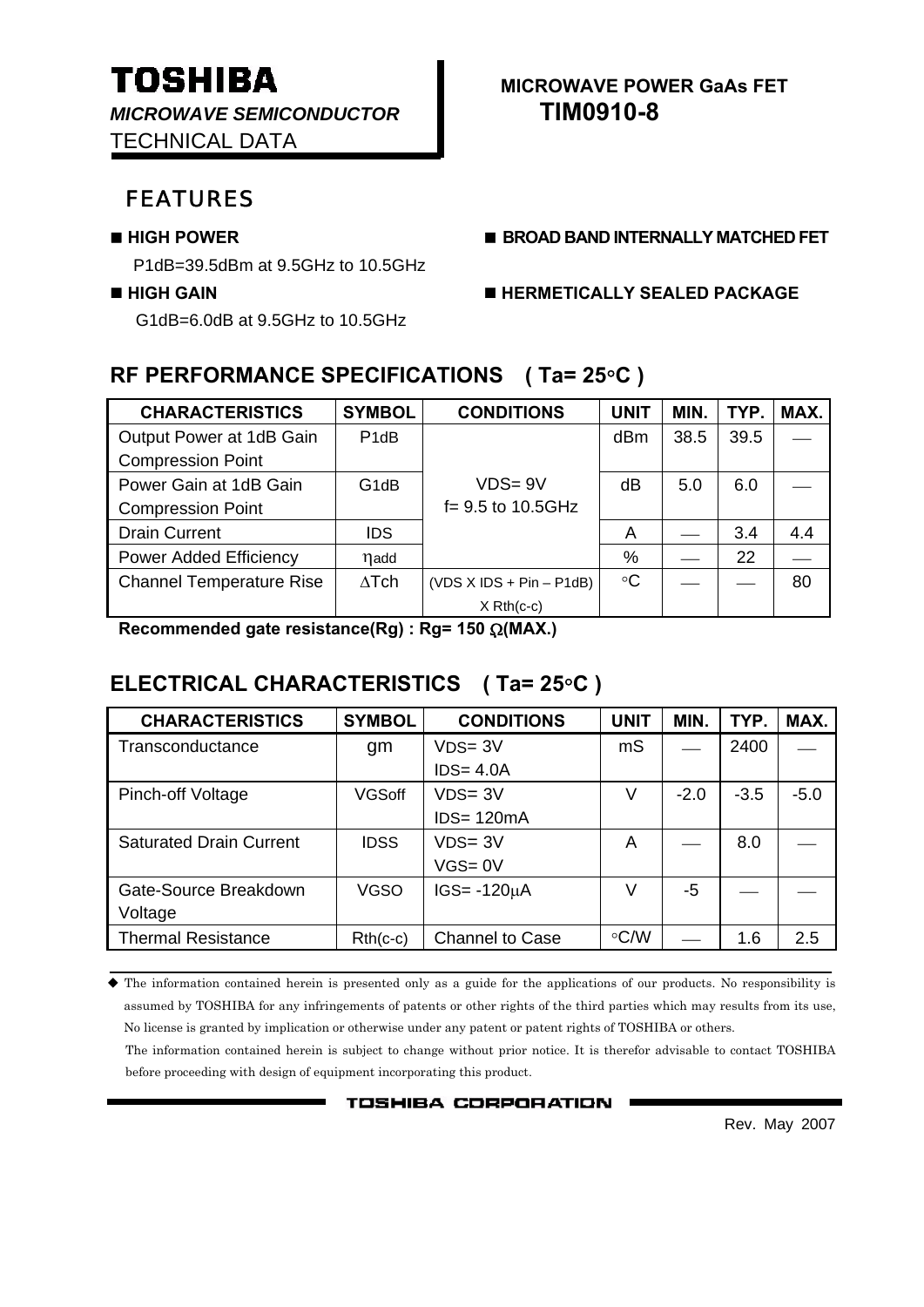TIM0910-8

# **ABSOLUTE MAXIMUM RATINGS ( Ta= 25**°**C )**

| <b>SYMBOL</b> | <b>UNIT</b> | <b>RATING</b>   |
|---------------|-------------|-----------------|
| <b>VDS</b>    | V           | 15              |
| <b>VGS</b>    | V           | -5              |
| <b>IDS</b>    | А           | 10.4            |
| Pт            | W           | 60              |
| Tch           | ∘C          | 175             |
| Tstg          | $\circ$ C   | $-65$ to $+175$ |
|               |             |                 |

# **PACKAGE OUTLINE (2-11C1B)**



#### **HANDLING PRECAUTIONS FOR PACKAGE MODEL**

 **Soldering iron should be grounded and the operating time should not exceed 10 seconds at 260**°**C.**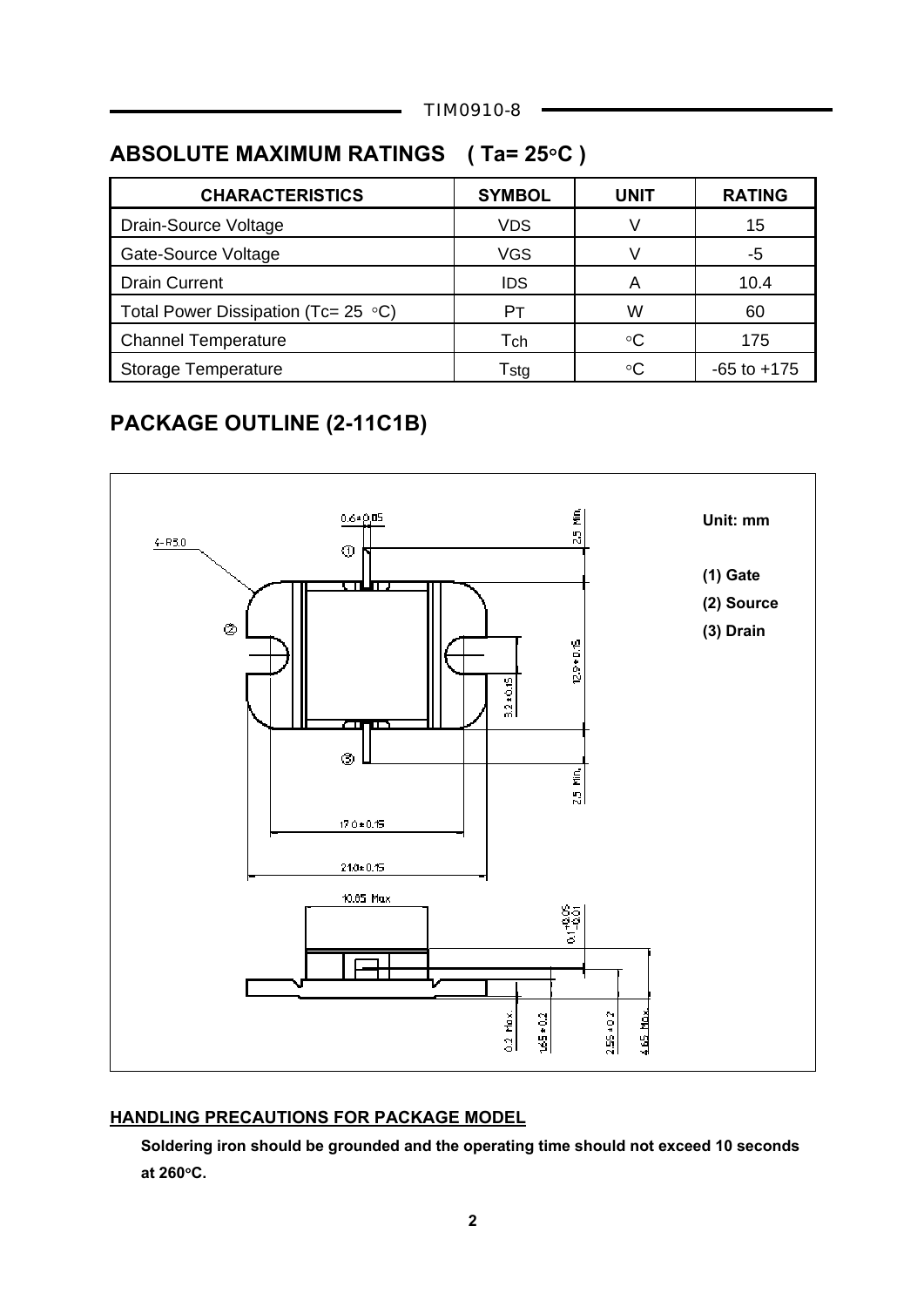#### TIM0910-8









**Pin(dBm)**